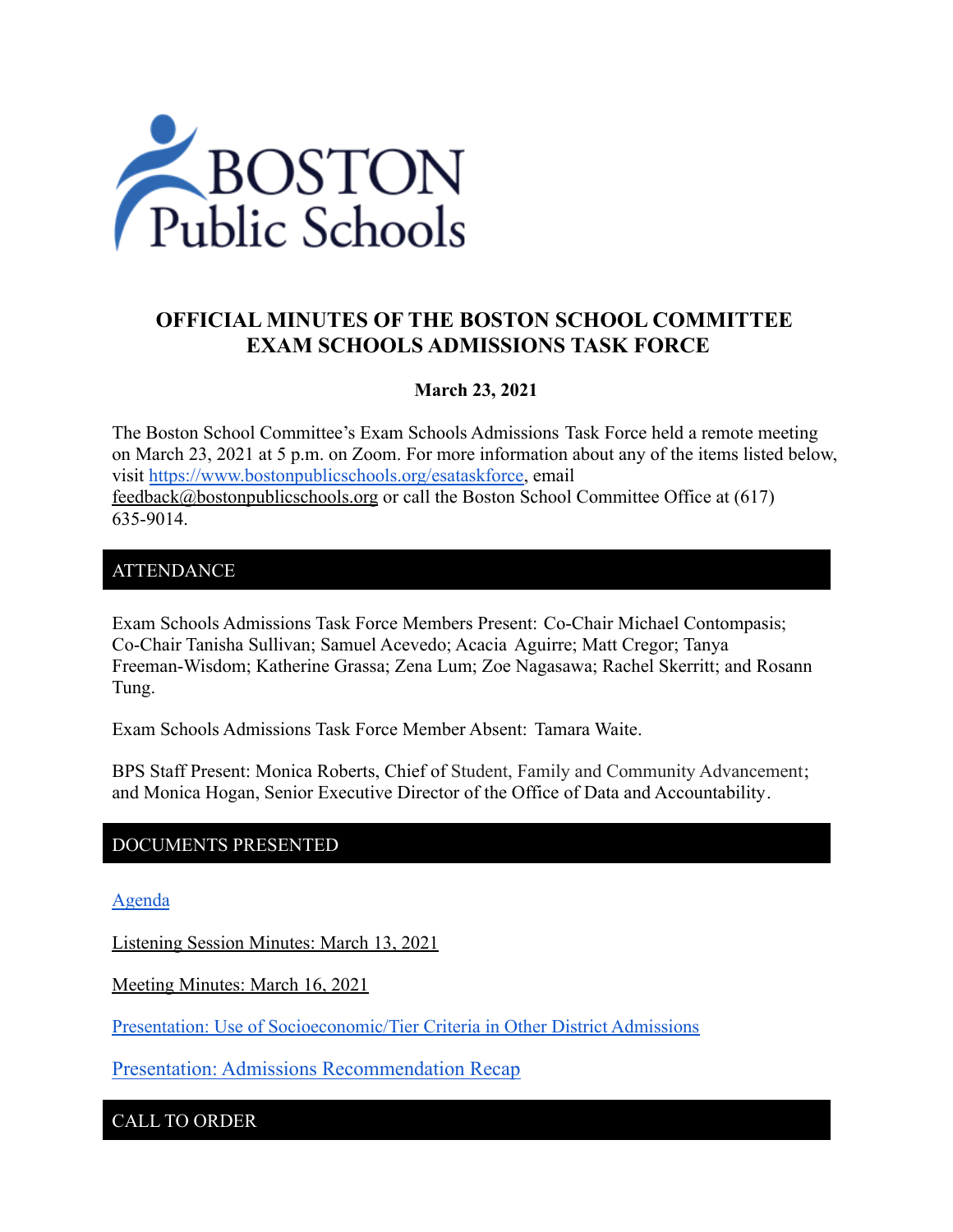Ms. Parvex called the roll. Ms. Waite was absent. All other members were present.

Mr. Contompasis called the meeting to order. He announced that simultaneous interpretation services were available in Spanish, Haitian Creole, Cabo Verdean, Vietnamese, Cantonese, Mandarin, Portuguese, Somali, Arabic, and American Sign Language (ASL); the interpreters introduced themselves and gave instructions in their native language on how to access simultaneous interpretation by changing the Zoom channel.

## APPROVAL OF MEETING MINUTES: MARCH 13 AND MARCH 16, 2021

*Approved –* The Task Force unanimously approved the minutes of the March 13, 2021 Exam Schools Admissions Task Force listening session and the March 16, 2021 Exam Schools Admissions Task Force meeting.

## PRESENTATION

Ms. Sullivan welcomed the members and public and introduced Ms. Robert and Ms. Hogan who were going to review the temporary exam school policy in place for SY 2021-2022 and also present an overview of selective school admissions policies in other districts.

Ms. Roberts explained that the SY 2021-2022 was only a one-year policy that would revert to the previous policy after this school year. She said the Task Force's charge was to make recommendations for the long-term policy.

She described how BPS created the pool of eligible applicants and the invitation process to an exam school. She gave an overview that 20% of seats for each exam school is reserved for the top ranking students based on grade point average (GPA) citywide, and 80% of the seats are allotted using a combination of students GPA and zip code. Ms. Sullivan asked and got confirmation that a random number is assigned only if there were two or more students who had the exact same GPA. She also asked how the working group was able to determine the minimum seat allocated for students in a particular zip code. Ms. Hogan explained they ascertained the income data and the percentage of school age children from the Boston Planning and Development Agency based on the census from the American Community survey.

Ms. Sullivan asked how BPS determined how many seats per zip code once it knew the percentage of school age children per zip code. Ms. Hogan answered that BPS conducts a process each year to determine how many seats are available at all the schools in the district, through projections. Based on this, staff determine how many invitations will be sent out. Ms. Sullivan asked about the students in the pool who had not been assigned to an exam school in the 20% pool. Ms. Roberts explained that the zip codes are ranked with the lowest median income to the highest median income and the distribution will be 10% of seats per round. The students from the lowest zip codes will be placed first up to the seats available on that round, in order of highest GPA going down. If a student's first choice is not available, the student will then be assigned to their second or third-choice seat. She explained the special provision for homeless students and those in the Department of Children and Families (DCF) care and that they removed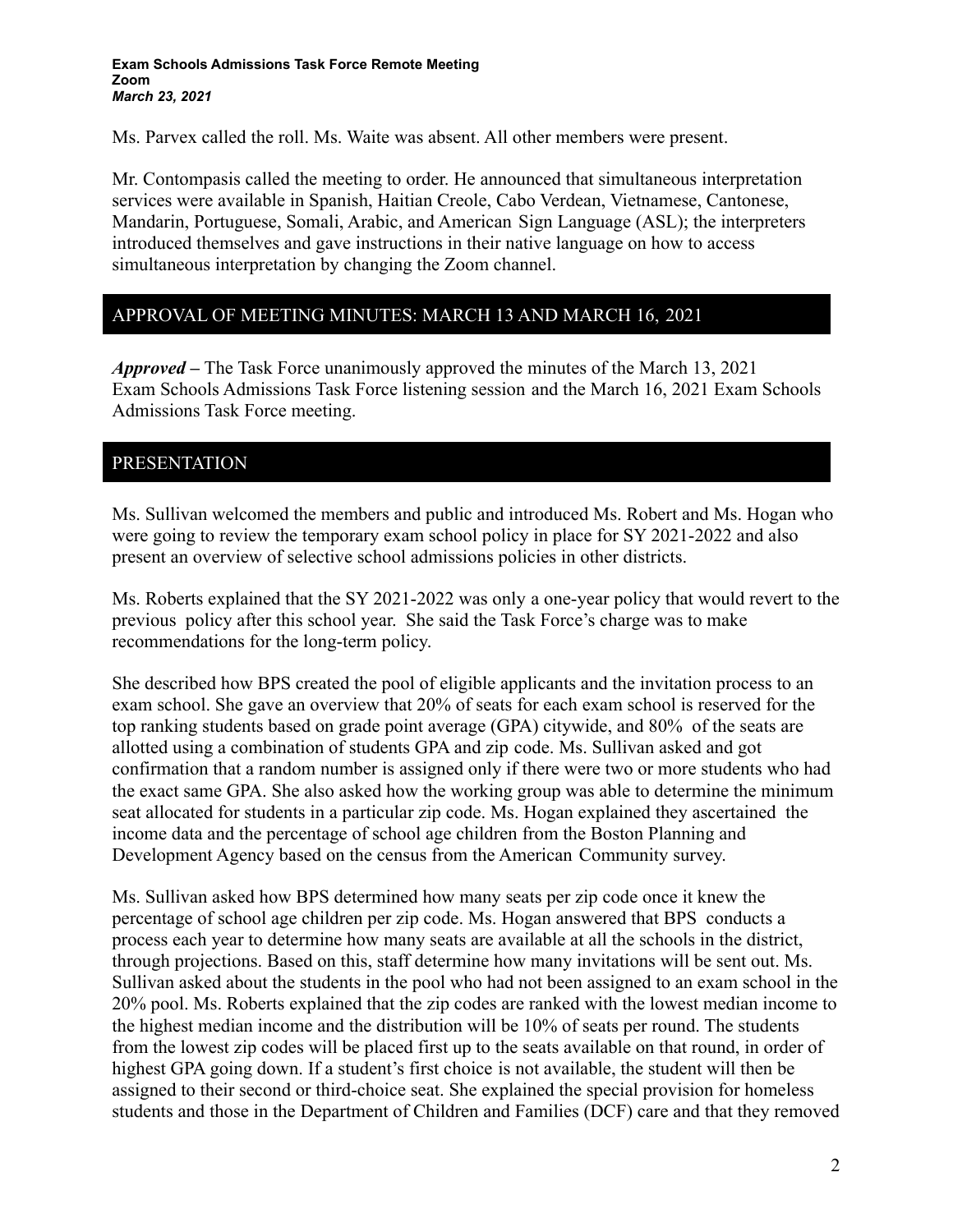the non-traditional entry and the deferment of acceptance. She finished by explaining the additional recommendations from the School Committee.

Ms. Sullivan opened up for questions. Mr. Acevedo wanted to know when the old policy would start. Ms. Roberts explained they would have to announce to families by August what the process would be for next year. Mr. Contompasis added that the timeline established for a new admissions process would be to try to complete it by June, so the district could prepare. Additionally, Ms. Skerritt said that the current year policy is using pre-Covid grades and should they decide to use the same model, the grades wouldn't be pre-Covid.

Ms. Hogan, Mr. Cregor, and Ms. Nagasawa presented the *Use of Socioeconomic/Tier Criteria in Other District Admissions*. They presented three different districts and explained their admissions process. They first presented Chicago Selective High School Admissions. Mr. Cregor reminded the members that Richard D. Kahlenberg and Michelle P. Burris at The Century Foundation, who worked to design the Chicago model that was being presented, would present at the March 30th meeting, so they would be able to explore these models in more detail.

They continued presenting the San Francisco Selective High School Admissions pre-Covid process, as they had voted to now use lottery as the admissions criteria. Some of the members asked if the lottery was a one-year shift or permanent, and also about the process they took in order to determine the lottery admission process.

The last district they presented was Detroit Selective High School Admissions. Ms. Sullivan reflected that Detroit gave points to its public school students and said this was a comment they had heard expressed at public comments of a possibility in Boston and BPS. She wanted to bring it to the attention of the Task Force.

Ms. Sullivan continued to present the legal and liability considerations.

Main points:

- 1. Boston can review admissions proposals for impact on racial diversity.
- 2. Boston must start by assessing "race-neutral" and "generalized race-conscious" approaches that do not treat individual students differently based on race.
- 3. If none of those policies achieve diversity, Boston can consider race as an individual factor so long as the policy is narrowly tailored.

She also summarized two times Boston had been sued for its use of race in exam school admissions; *McLaughlin* (1996) and *Wessman* (1998).

Schools have a constitutional, compelling interest in achieving racial diversity and avoiding racial isolation. BUT:

*If race is used as a factor in individual student admissions decisions,* even in affirmative action cases, courts will apply the highest level of scrutiny under the Equal Protection Clause, "strict scrutiny," to determine if the admissions policy is "narrowly tailored" to achieve the schools' interest in diversity. We know if a policy is narrowly tailored if:

1. District considered race-neutral alternatives (and found none worked to achieve diversity)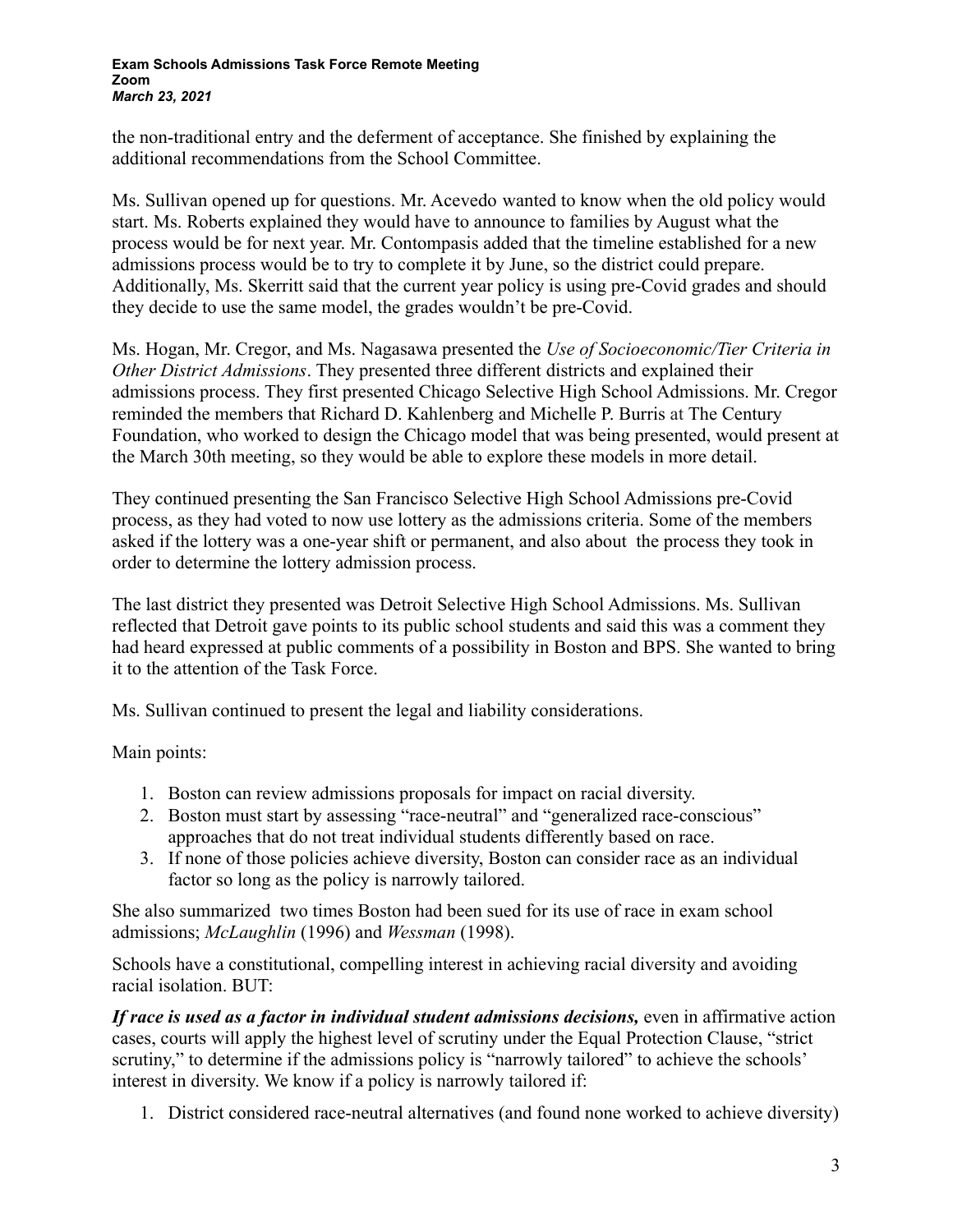#### **Exam Schools Admissions Task Force Remote Meeting Zoom** *March 23, 2021*

- 2. Policy provides for "flexible and individualized review of students," meaning race is not the sole factor for admission
- 3. Policy minimizes any undue burden on other students
- 4. Policy is limited in time and subject to periodic review

One example of a narrowly tailored admissions policy was at the University of Texas Austin. Ms. Sullivan explained how schools can value racial diversity without receiving strict scrutiny.

The main points are:

- 1. Boston can review admissions proposals for impact on racial diversity.
- 2. Boston must start by assessing "race-neutral" and "generalized race-conscious" approaches that do not treat individual students differently based on race.
- 3. If none of those policies achieve diversity, Boston can consider race as an individual factor so long as the policy is narrowly tailored.

Ms. Sullivan said that the co-chairs were seeking to have legal support and mentioned that Attorney Michael Keating from Foley Hoag LLP was observing the meeting.

Mr. Contompaisis and Ms. Sullvivan discussed the importance of Justice Kennedy's concurrence in *Parents Involved* (2007). Ms. Sullivan said Justice Kennedy's opinion was a concurrence opinion that is considered the opinion that provides the greatest guidance in this space as it relates to the law on this particular issue. She said it is important when the Task Force is exploring issues that could have an impact on race that members are mindful and conscious of the guardrails.

Ms. Lum asked whether or not the process had already started for the temporary policy and if the members would be able to see the results of the policy and be able to compare it to the modeling that the working group had worked on to come up with the policy recommendations. Ms. Sullivan answered that BPS would not have an allocation of seats until April 15, due to ongoing court proceedings.

## GENERAL PUBLIC COMMENT

- Virginia Berman, Roslindale resident, BLS parent, Co-Chair, Families for Equity and Diversity, testified in support of the changes to the exam schools admissions.
- Marie Mercurio, Jamaica Plain resident, BPS parent, testified in favor of keeping the exam.
- Darragh Murphy, Dorchester resident, testified against the zip code criteria for admission.
- Nora McManus Vincent, West Roxbury resident, BPS parent, testified in support of changes to exam schools admissions.
- Kristin Johnson, Jamaica Plain resident, BPS parent, member, Boston Coalition for Education Equity, testified in support of reforming the exam schools admissions process.
- Fred Pucillo, East Boston resident,, BLS parent, testified in support of exam schools admissions reform.
- Olivia Paquette, Cambridge resident, BPS education and BLS alum, testified in support